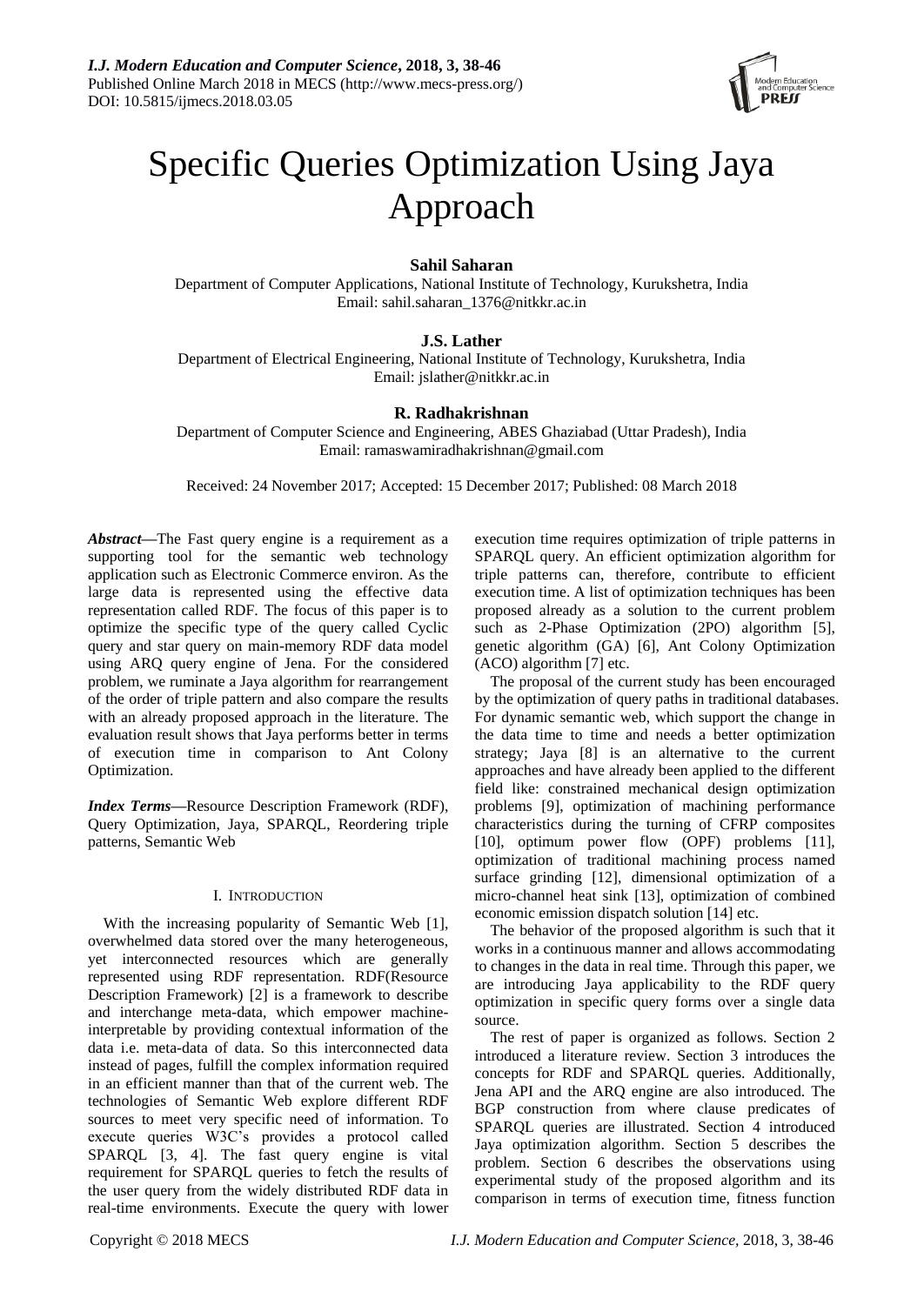value and solution quality. Finally, in later sections the discussion which is followed by a conclusion.

#### II. RELATED WORK

Regarding RDF databases context, literature study of rearrangement of the order of triple patterns and other key factors for optimization of join ordering in RDF databases is discussed here.

Stuckenschmidt et al. [15] presented the first solution for the reordering triple pattern (by optimizing the order of path expression) using hybrid algorithm two-phase optimization (2PO) (a combination iterative improvement and simulated annealing) over RDF Cyclic query by extending the Sesame system [16]. They considered the issue of integrated access to distributed RDF repositories from a practical point and provide flexibility, freshness, and independence of data as advantages over the centralized approach. Shironoshita et al. [17] introduce an algorithm for cardinality estimation of queries over ontology models of data. The introduced algorithm is an important section for building an efficient query engine for distributed and heterogeneous data sources.

Maduko et al. [18] presented a framework using pattern-based summarization to estimate cardinality. The strategy proposed follows 1) pattern and their sub-pattern can have almost equal frequencies and 2) previous knowledge of pattern's importance. For results calculation, they use Dynamic programming with two greedy solutions over real world and synthetic datasets. Stocker et al. [19] presented a static optimization approach using reordering triple patterns of the BGP. For joined triple patterns, they presented a set of heuristics for the selectivity estimation and summary statistics of RDF data. Ruckhaus et al. [20] presented a hybrid cost model and dynamic programming based optimization approach for queries optimization and named it as deductive ontology base (DOB). Additionally, they used an adaptive sampling technique to estimate the cardinality of intermediate inferred facts.

Next, Hogenboom et al. [6] introduced a GA based optimization approach and experimental results over datasets presented the effectiveness of proposed approach over 2PO in case of large Chain queries and for small queries having 10 predicates, 2PO presents better results. Neumann and Weikum [21] presented an RDF-3X engine and dynamic programming for optimal plan generation and selectivity histograms to estimate the cost of joins between triple patterns. To meet the scalability when querying a large number of triple patterns, Neumann and Weikum [22] introduced a very light-weight strategy for sideways information passing between separate joins and used aggregated statistics to accurately estimate the selectivity of join-ordering. Kaoudi et al. [23] studied the query optimization problem on top of distributed hash tables and using three greedy algorithms. These 3 algorithms are used to optimize the intermediate relations generated using the selectivity-based heuristics named: naive static algorithm, semi–naive static algorithm ,and dynamic algorithm. Neumann and Moerkotte [24]

proposed new accurate cardinality estimation for RDF databases based on characteristic sets. They show experimentally that new method is superior to the estimation methods of commercial DBMSs and RDF-3X[21].

For multi-join ordering problem, Ouyang et al. [25] introduce a strategy using a genetic algorithm (GA) to optimize the execution plan and for generating the best plan, they use a bushy tree. Hogenboom et al. [7] introduce a new solution to the current problem of query optimization using ACO algorithm over Chain query and shows best results when compared with [21] and 2PO [15]. The heuristic used by this experiment is introduced by [14]. In these solutions for query optimization, Gomathi et al.[26] also contributes to an efficient algorithm named adaptive Cuckoo search (ACS) to an optimal query plan for large RDF data. Next, Kalayci et al. [27] proposed a new optimization strategy using Ant Colony Optimization (ACO) algorithm for reordering triple patterns and they used statistics for selectivity estimation proposed by [19] with some modification.

Meimaris and Papastefanatos [35] present a new approach of join reordering that converts a query into a multidimensional vector space and performs distancebased optimisation.

They compared the results with existing approaches and proved that the proposed approach is better than existing.

The prior work studies suggest that there is still need for better heuristic and so we are investigating a new algorithm called: Jaya. The efficiency of the proposed approach can be seen through the experimental results.

#### III. RDF AND SPARQL

RDF is data model which has a flexibility of schemafree. RDF develops major momentum in different areas like knowledge-management communities by collecting facts about entities and their relations using RDF representation. RDF data can be shown by entityrelationship graph and each triple of RDF can be represented as a node-arc-node link [28].

SPARQL query depends on matching of graph patterns with triple patterns of the query and SPARQL queries generally made of triple patterns known as BGPs (Basic Graph Patterns) [4]. The structure of triple pattern is such that it contains  $\langle s, p, \rho \rangle$ , that could be concrete or variable [19].

Jena[29] is a framework for Semantic Web applications that is capable to store and manipulate inmemory RDF data. ARQ [30] as query engine used in Jena for querying RDF data. We are using ARQ in the proposed approach.

The study traditional database joins ordering operation of SQL queries enforces to study the rearrangement of the order of triple pattern of SPARQL query and this type of approach also make a greater impact on the execution time of the query.

We are given an example of Cyclic query to make clarity and importance about arrangement of order of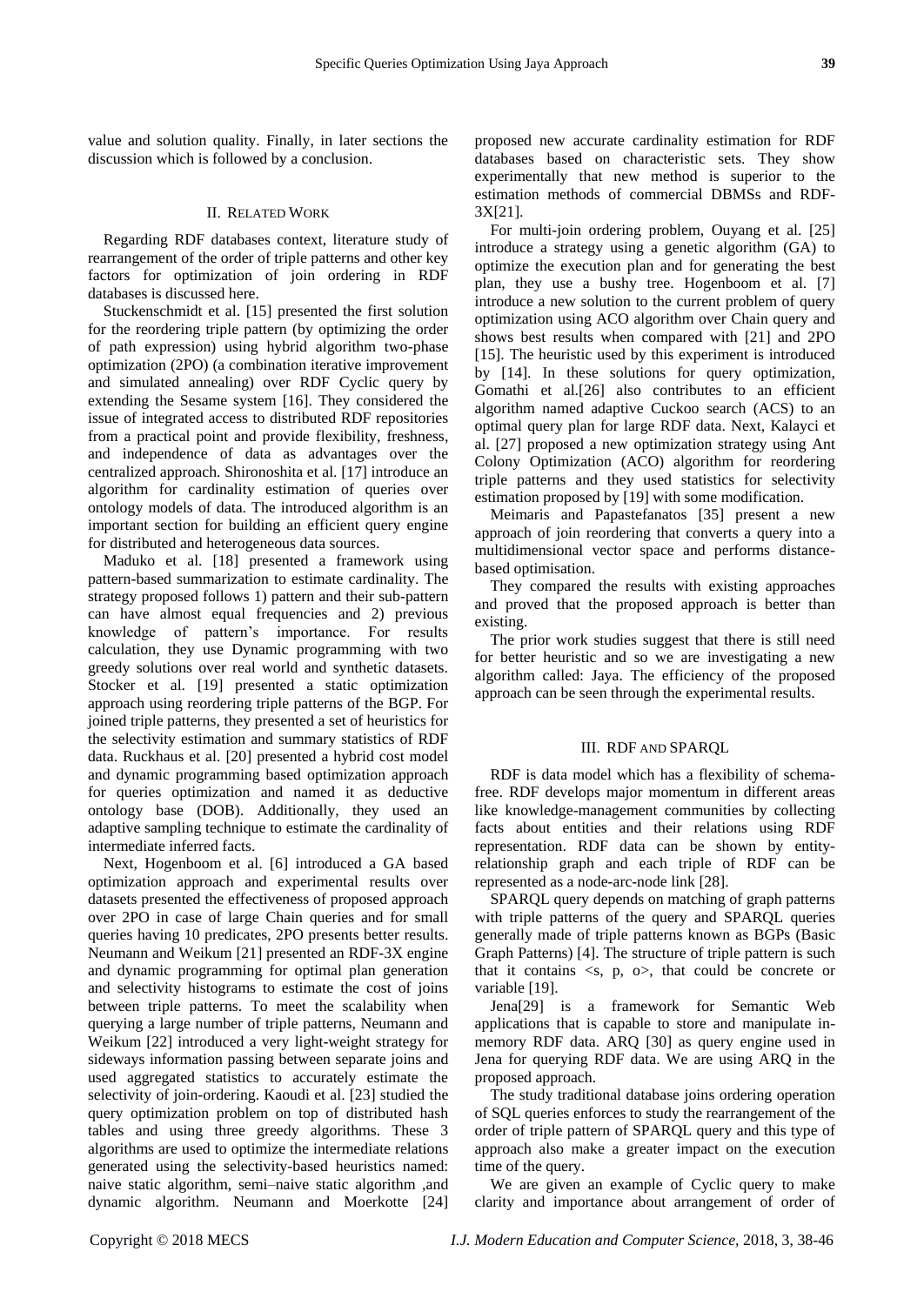BGP (i.e. where clause of the SPARQL query containing the different pattern of triples) in Table 1 and we have taken this Cyclic query with six triple patterns from the LUBM [31] dataset provided by the Lehigh University. We have assigned sequence number from 0 to 5 to each triple pattern.

In the query example, we provide a numbering from 0 to 5 to each triple pattern. For the given order [0, 1, 2, 3, 4, 5] in Table 1, Jaya algorithm execute this 6 cyclic query with an execution time of 231714ms, whereas the execution time for [3, 1, 2, 0, 4, 5] order of listing 2 is 71128ms and for the order [0, 5, 2, 3, 4, 1] of listing 3, the execution time was  $65 \text{ms}$ . Here,  $[0, 5, 2, 3, 4, 1]$  is the optimal order that have optimal execution time.

Table 1. BGP of an example Cyclic query[31]

0 ?X rdf:type ub:GraduateStudent.

1 ?Y rdf:type ub:University.

2 ?Z rdf:type ub:Department.

3 ?X ub:memberOf ?Z.

4 ?Z ub:subOrganizationOf ?Y.

5 ?X ub:undergraduateDegreeFrom ?Y.

Through the example given above, we observed that the simple query of SPARQL in ARQ provides longer execution, [34] suggested a solution: adding more selective part of the query first, makes an impact on the execution time of the query.

#### IV. OPTIMIZATION ALGORITHM: JAYA

The first phase of the introduced strategy consider three major parts; first is to evaluate the number of concrete and variable element matching, second is to estimate the join values using selectivity based on estimated cardinality and third is to the construction of cost matrix using these estimated join values and estimated cardinality values. During the second phase of the proposed strategy, apply the Jaya algorithm over the constructed cost matrix for the rearrangement of the order of triple patterns.

Jaya [8] algorithm procedure is such that: using the upper and lower bound of the process variables, initially generate the random solution. Then, update the variable of every solution by Equation (1). The best candidate indicates the best value of the objective function from the whole candidate solutions and worst candidate indicate the worst value of the objective function from the whole candidate solutions. If  $S_{i,j,k}$  indicate the value of the j-th variable for the k-th candidate at i-th iteration. The equation is:

$$
S_{i+1,j,k} = S_{i,j,k} +\nr_{i,j,1}(S_{i,j,best} - abs(S_{i,j,k})) - r_{i,j,2}(S_{i,j,worst} - abs(S_{i,j,k}))
$$
\n(1)

 $r_{i,j,1}$  and  $r_{i,j,2}$  represents random number chosen from the range [0,1] for the jth variable at the ith iteration. If the

modified value is better function value than the previous value then use the modified value otherwise avoid it. The equation (1) has an expression  $r_{i,j,1}(S_{i,j,best} - abs(S_{i,j,k}))$ which helps to move the solution to the best solution and  $r_{i,i,2}$  (S<sub>i, i, worst</sub> – abs(S<sub>i, i,k</sub>)) helps in avoiding the worst solution. Random number and absolute of the variable ensures good exploration.

## **Algorithm:** Jaya algorithm[8]

Initialize the population size, number of variable and stoping criteria

**Until** stoping criteria met

Evaluate the fitness for each population

 Evaluate best and worst solution in the population Update the solution using:

 $Y'_{j,k,i} = Y_{j,k,i} + rand_{1,j,i} (Y_{j,best,i} - Y_{j,k,i}) - rand_{2,j,i} (Y_{i,worst,i} - Y_{i,k,i})$ 

Update the solution

No update in the solution

**Repeat**  Report optimum result

Discrete conversion of Jaya

The originally given for the continuous problem, but for our use we have to use a discrete version of the algorithm so that we can use Jaya algorithm in the query optimization problem of query optimization. So, to convert it in to a discrete problem, we convert the equation into such a way:

$$
Y'_{j,k,i} = Y_{j,k,i} \circ (Y_{j,best,i} \circ Y_{j,k,i}) \circ (Y_{j,worst,i} \circ Y_{j,k,i})
$$
 (2)

Operator is the crossover operator we used here the PMX crossover [33] operator and finally to eliminate the duplicate value of the final result, we use here the mutation operation which will generate the final result. The intermediate result will use mutation  $Y = \bullet(Y_{j,\text{best},i} \circ Y_{j,k,i})$  and the mutation operation is the swapping of the one randomly generated triple pattern of the BGP with the current generated triple pattern if the random generated value is less than the mutation probability.

#### **Algorithm: DJaya algorithm**

Initialize the population size, number of variable and stoping criteria

**Until** stoping criteria met

 Evaluate the fitness for each population Evaluate best and worst solution in the population Update the solution using: Update the solution using:<br> $Y'_{j,k,i} = Y_{j,k,i} \circ (Y_{j,best,i} \circ Y_{j,k,i}) \circ (Y_{j,worst,i} \circ Y_{j,k,i})$  $Y = \bullet(Y_{j,\text{best},i} \circ Y_{j,k,i})$  % mutation in above

intermediate result

 Update the solution No update in the solution

# **Repeat**

Report optimum result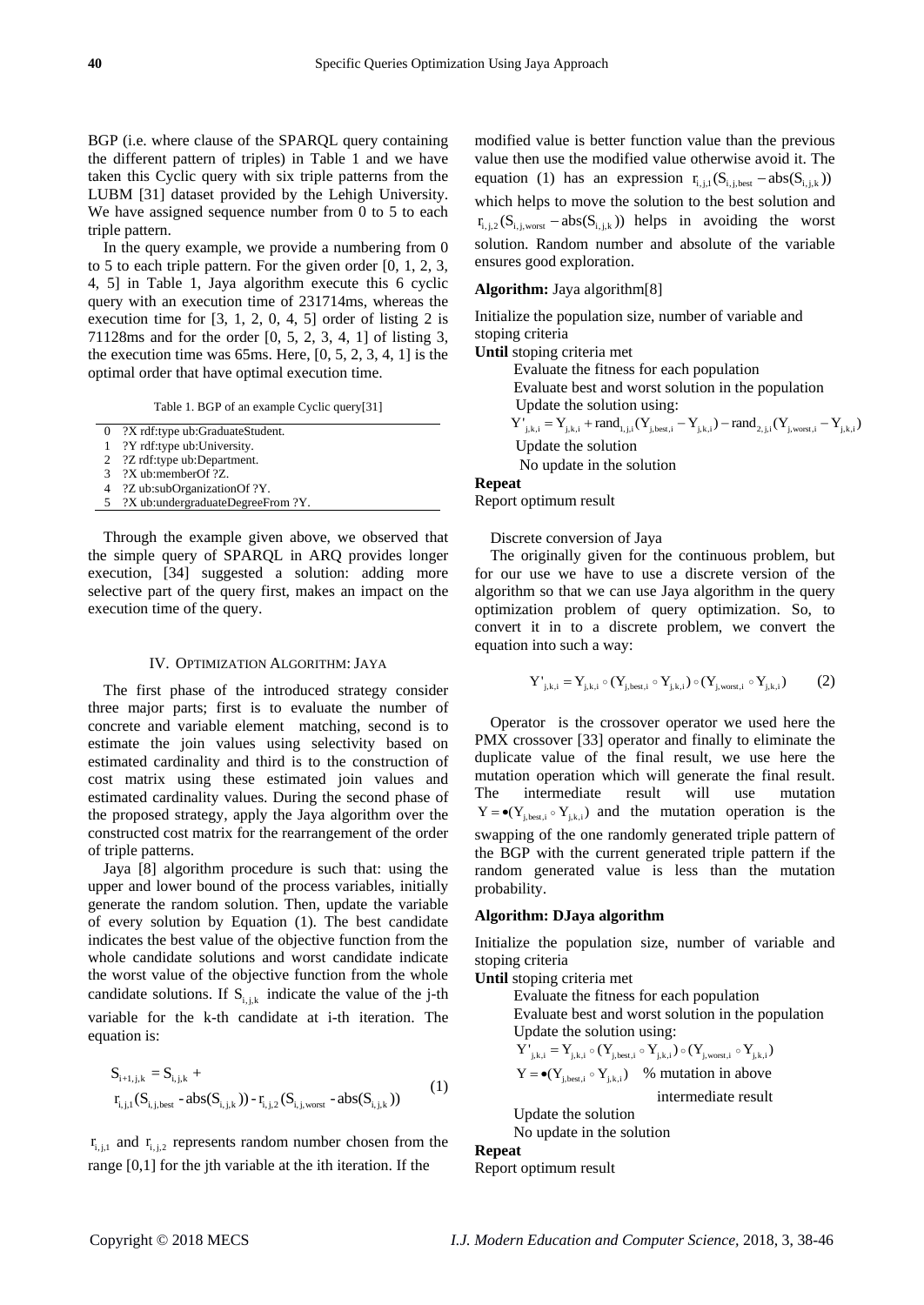#### V. PROBLEM DESCRIPTION

We are considering the problem of optimization of the triple patterns of SPARQL queries using rearrangement of the order of these triple patterns. For rearrangement, we are considering Jaya algorithm.

# *1. Used Cost Model*

From the different triple patterns of BGP, we constructed a complete digraph [27] of the given Ɓ where nodes of digraph which represent the triple patterns. And the arc between nodes is resulted as a join between two triple patterns whenever join occur between two triple patterns otherwise it is resulted as a Cartesian product between triple patterns and resulted as 1(which is the upper limit of selectivity(range from 0 to1)). The arc is computed using addition of selectivity of most selective triple pattern 1<sup>st</sup> pattern and join estimation of two patterns whenever some join occur between two triple patterns. The digraph construction is important due to the fact that selectivity of one triple pattern is different than that of other. Rearrangement of order of triple pattern doesn't affect join between two triple patterns.

For the calculation of values of arc values, firstly consider the two triple patterns. The different triple patterns have different number of bound and unbound elements. According to these triple patterns, calculate bound and unbound elements of each triple patterns and based on these bound and unbound elements, calculate the different joins between these triple patterns. Each bound and unbound component have its matching triple patterns and different bound and unbound elements join value depends on the cardinality and the estimated selectivity values. To evaluate these values the steps to be followed are:

- 1. Evaluate the number of concrete and variable element matching.
- 2. Evaluate the estimated selectivity.

Next, the explanation of the above two steps are as follow:

1. Evaluate the number of concrete and variable element matching.

To evaluate the number of concrete and variable element matching. To make it understandable we are using an example:

?GraduateStudent rdf:type ub:GraduateStudent

Above triple pattern has two concrete elements rdf:type ub:GraduateStudent and one variable and due to these two concrete elements the use the procedure [27] and evaluate cardinality for each concrete element using GSH[32]. In other words, we can say that find the number of triple pattern of each concrete element at the different position(s, p, and o) of the triple pattern using GSH and preserve the smallest number of triple pattern as the new cardinality. And finally, use the lowest value as the resulted cardinality. Note that, GSH only provide cardinality for one concrete element. For understanding, use the following example:

#### ? GraduateStudent ub:memberOf ?Depatment

The example shows that at only predicate position one concrete element is present, so for this only cardinality can be provided by GSH.

## *2. Evaluate the estimated selectivity and join[27].*

To evaluate the join between the concrete and the variable elements of the given two triple patterns different steps are used:

Step1: Use the two intermediate triple patterns of the given query.

Step 2: Now find the different that match between the two intermediate triple patterns.

Step 3: Now find the ranks of each matching and add them. Different ranks are a modified version of [19].

Steps 4: Assign the cost as 32 [19] and then subtract the different added rank value. And factor using resulted cost value/original cost.

Step 5: Finally, calculate the join value between two intermediate triple patterns. (Fig 1)

# *3. Jaya based Query Optimization problem*

We have SPARQL query with different triple patterns, we have to generate an execution plan that provides smaller execution time through rearrangement of the order of triple patterns. The solution is to construct the complete digraph according to BGP of given SPARQL query. Then use Jaya algorithm for rearrangement of the order of triple patterns.

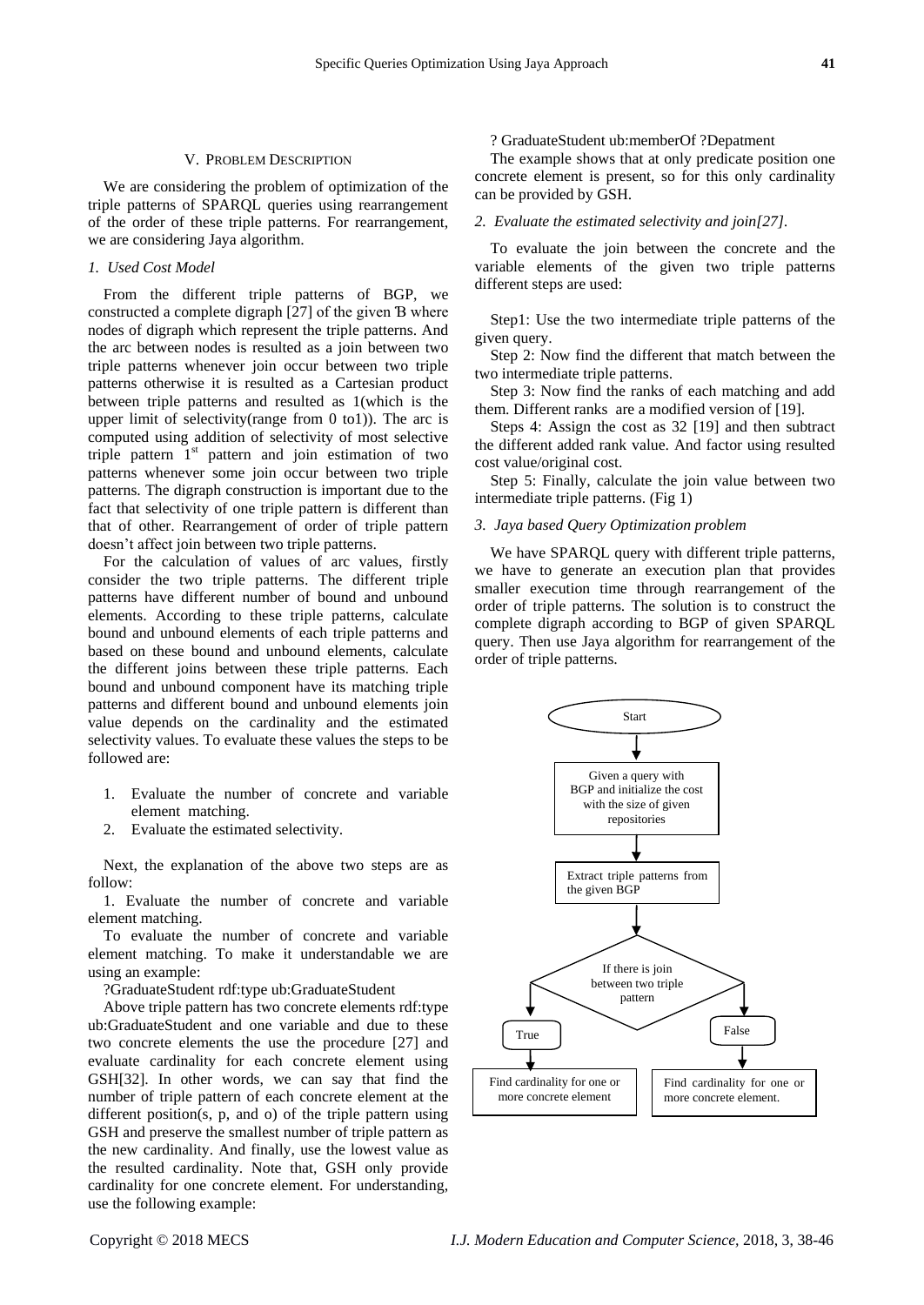

Fig.1. Flow Chart for the evaluation of join

#### VI. EXPERIMENTAL RESULTS

#### *1. Setup, Dataset detail and Used Queries*

The experimental results were taken over the machine with 32-bit Oracle JDK virtual machine running on Intel(R) Core(TM) i7 -3770M CPU @ 3.40 GHz, 32-bit with 4 GB RAM and Window 10 OS.

We are using 162923 triples RDF dataset which was taken from LUBM. LUBM provides OWL ontology for university domain. We are considering only Cyclic and star queries for our experiment with several triple patterns i.e. 4, 6, 8 and 10 which are constructed from LUBM. The selection of these triple patterns is due to the fact that if the number of the triple patterns are small then sometimes they will address no optimization at all, that's why we considered the large triple patterns.

According to our choice for this experiment, we use synthetically constructed queries [27] over LUBM having 4, 6, 8 and 10 triple patterns with Cyclic and star as shape. Queries are not bound to Cyclic and star shapes, and diverse types of the queries with different triple patterns and complex graph queries are planned.

Here, just one query of every different type has been taken into account to comparative evaluation of the proposed method. The selected queries i.e. Cyclic, Star as are sufficient enough to benchmark the results.

Jaya algorithm is independent of the algorithm-specific parameters and only uses some common parameters like population size and a number of generations. For the test purpose, we apply a series of 10 test over the single query of every different type and different algorithm.

- *2. Used Abbreviations and their Detail*
	- 1. EWO i.e. Executions Without optimization.
	- 2. AS-MM i.e. Ant System using Modified Method.
	- 3. EAS-MM i.e. Elitist Ant System using Modified **Method**
	- 4. MMAS-MM i.e. MAX–MIN Ant System algorithm using Modified Method.
	- 5. Jaya-MM i.e. Jaya using Modified Method.

Here, Modified Method is name given to MVC[27] because it is a modified method. For Jaya algorithm, we are using different calibration like starting node as random with population size and iteration size as 100 and 100 respectively. For the result evaluation, consider the execution time of the query as a sum of the time taken by optimization, execution and population time (time for the iteration of the result set in millisecond) for all the algorithms except EWO.

For the comparison, we have taken different algorithms: (1) EWO (2) ACO different versions (AS, EAS, MMAS) [27] (3) Our proposed approach.

#### *3. The results are compared on the basis of:*

- 1. Triple patterns 4, 6, 8, 10 for Cyclic Type Query.
- 2. Triple patterns 4, 6, 8, 10 for Star Type Query.

# *1). Cyclic queries*

Table 2 shows results of Cyclic queries consist of various triple patterns wherein query execution time is considered in milliseconds. Table results show that Jaya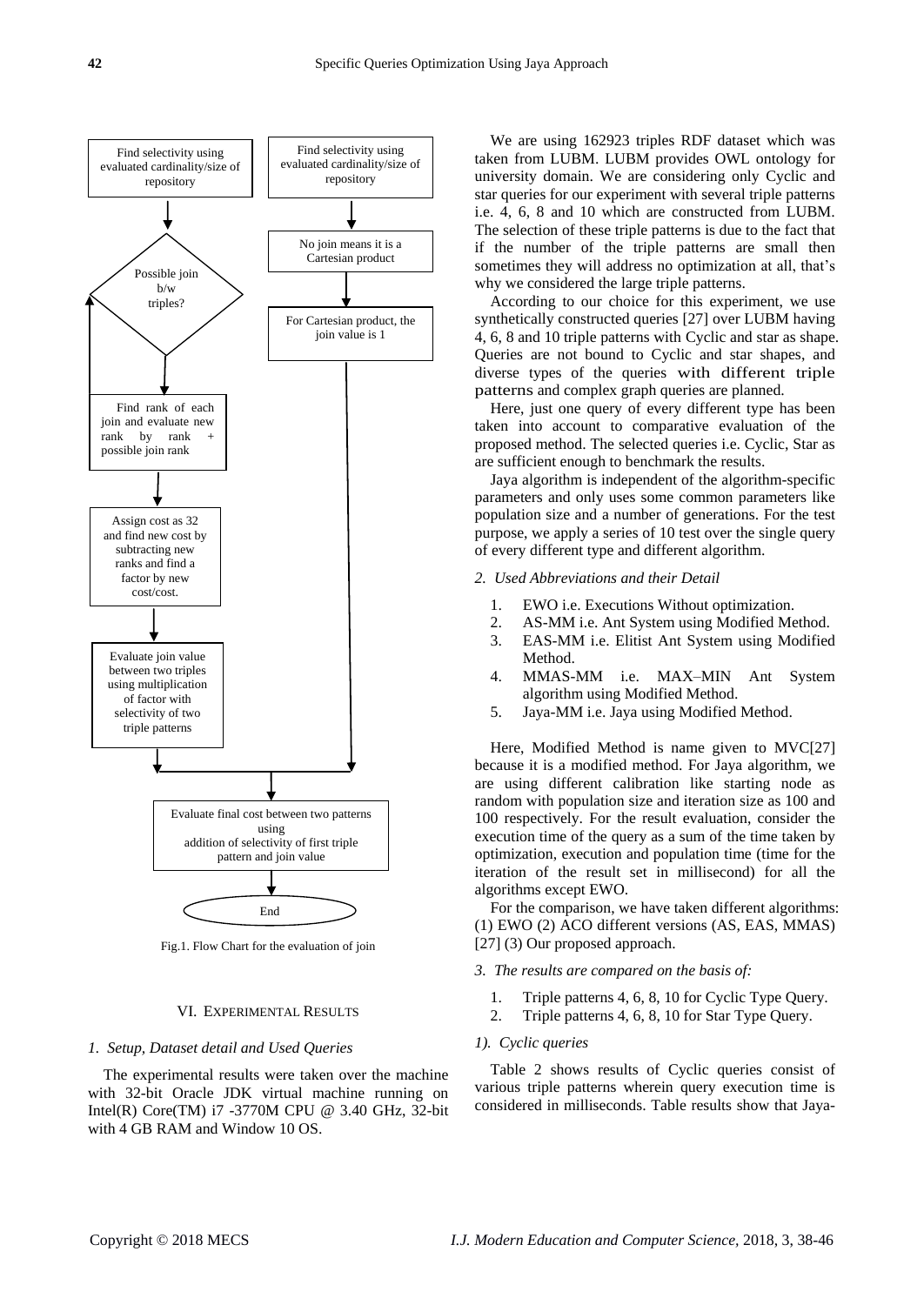MM produces best results in case of 4 triple patterns. Additionally, EAS-MM, MMAS-MM, AS-MM represents nearby result to the Jaya-MM and EWO provides worst results. In case of six triple patterns, Jaya-MM shows best results and are better than ACO variations (MMAS-MM, AS-MM, EAS-MM) and EWO. In 8 triple patterns, proposed Jaya algorithm gives the best results over others. The result provided by EWO is again worst. Also, for 10 triple patterns, Jaya-MM providing the best execution time and in addition, MMAS-MM, AS-MM, EAS-MM is better than EWO. On average, we find that proposed algorithm provides better results than that of ACO versions.

In the comparison, we have compared the different versions of ACO. MMAS-MM is an algorithm that has proved its applicability to different applications and is shown that MMAS-MM is better than other two AS-MM and EAS-MM. But for the Cyclic query with 4, 6 and 8 and 10 triple patterns, MMAS-MM does not show a better result than AS-MM and EAS-MM.

Fig 2 represents the pictorial representation of the results listed in Table 2, where the *x*-axis represents different triple patterns of Cyclic queries and the *y*-axis represents query execution time.

Fitness value is the value when we apply an algorithm to the digraph which is result of the sub-section 1 of the Section V. Applied algorithms produce values according to the dimension of SPARQL query triple patterns.

Fig 3 provides the fitness value for all different triple patterns of Cyclic queries here *x*-axis represents different algorithm and y-axis represent fitness value.

|                    | Four<br>Cyclic | <b>Six</b><br>Cyclic | Eight<br>Cyclic | Ten<br>Cyclic |
|--------------------|----------------|----------------------|-----------------|---------------|
| <b>EWO</b>         | 125            | 236486               | 42444           | 149032        |
| $AS-$<br><b>MM</b> | 43             | 75                   | 450             | 5341          |
| EAS-<br><b>MM</b>  | 40             | 81                   | 456             | 5066          |
| MMAS-<br>MM        | 46             | 84                   | 459             | 5305          |
| Jaya-<br><b>MM</b> | 39             | 65                   | 425             | 3865          |

Table 2. Execution time for cyclic query with different triple patterns



Fig.2. Execution times for the Cyclic queries different triple patterns

#### *2). Star Queries*

Table 3 presents the results of the star type queries with the different triple pattern where for the 4 triple patterns Jaya-MM shows the best results and is better when compare with ACO versions (AS-MM, EAS-MM,



Fig.3. Fitness value Vs Algorithm on different triple patterns Cyclic **Oueries**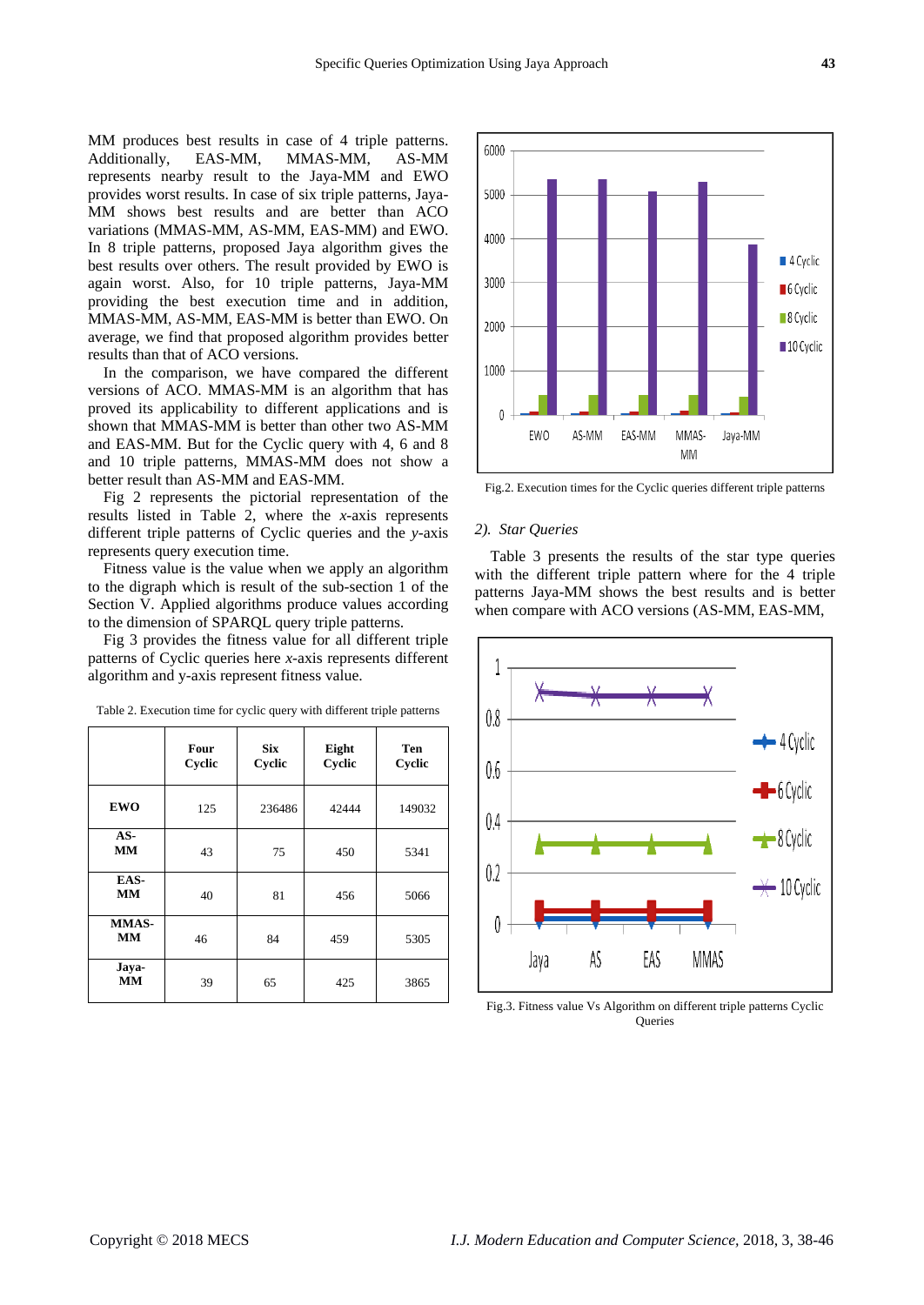MMAS-MM) and EWO. In case of 6 triple patterns, Jaya-MM provides the best result. Results of Jaya-MM is better when compare with ACO different versions and EWO. For 8 triple patterns, Jaya-MM gives good execution time over ACO versions and EWO. For 10 triple patterns, Jaya-MM presents the best result and Jaya-MM result is better than all three versions of ACO. For this case, EWO result is better than the result of MMAS-MM.

Here also, we have compared the different versions of ACO. For the star query with 4, 6, 8 and 10 triple patterns, MMAS-MM doesn't show the better result than AS-MM and EAS-MM. This reason for this is the extra computational load of MMAS-MM and inapplicability of MMAS-MM to a particular problem.

Fig 4 represents the graph of table 3 where the x-axis represents the different triple patterns of Star queries and the y-axis represents the execution time of the queries.

Fig 5 provides the fitness value for all different triple patterns of star queries, here *x*-axis represents different algorithm and y-axis represent fitness value

|                           | Four<br><b>Star</b> | <b>Six</b><br><b>Star</b> | Eight<br><b>Star</b> | Ten<br><b>Star</b> |
|---------------------------|---------------------|---------------------------|----------------------|--------------------|
| <b>EWO</b>                | 606                 | 159                       | 522                  | 259                |
| AS-<br><b>MM</b>          | 450                 | 121                       | 281                  | 240                |
| EAS-<br>MM                | 410                 | 125                       | 284                  | 247                |
| <b>MMAS-</b><br><b>MM</b> | 456                 | 131                       | 300                  | 284                |
| Jaya-<br><b>MM</b>        | 408                 | 103                       | 250                  | 168                |

Table 3. Execution time for Star query with different triple patterns



Fig.4. Execution times for the Star queries different triple patterns



Fig.5. Fitness value Vs Algorithm on different triple patterns Star Queries

#### VII. DISCUSSION AND CONCLUSION

The results show execution time and Jaya-MM provides best execution time in comparison to ACO all versions. Also, Jaya performs better for all the queries when compare to EWO results.

In this paper, the on-disk graph implementation of BGP has not been considered since our work focuses on static optimization of BGP using main memory using Jena ARQ engine.

This paper proves the success of the proposed approach by means of execution time in comparison to the ACO different versions in semantic web SPARQL query optimization over different queries forms with several triple patterns using ARQ query engine.

Through this paper, we are discussed the query optimization using rearrangement of the order of triple pattern over the main memory RDF data model. The scope of the paper can be extended to other frameworks and query engines over different queries forms with different triple patterns. Additionally, other heuristic approaches for query optimization can be applied to the presented approach in future. Exploring better estimation techniques for the proposed approach is also another important future work.

# **REFERENCES**

- [1] T. Berners-Lee, J. Hendler, O. Lassila, "The semantic web", Sci. Am. vol 284, no.5, pp: 34–43, 2001.
- [2] Frank Manola and Eric Miller, "RDF primer", 2004.
- [3] S. Harris, A. Seaborne, "SPARQL1.1querylanguage" W3C working draft 05 January 2012.
- [4] G.H.L. Fletcher, "An algebra for basic graph patterns", in: Proceedings of the Workshop on Logic in Databases, 2008.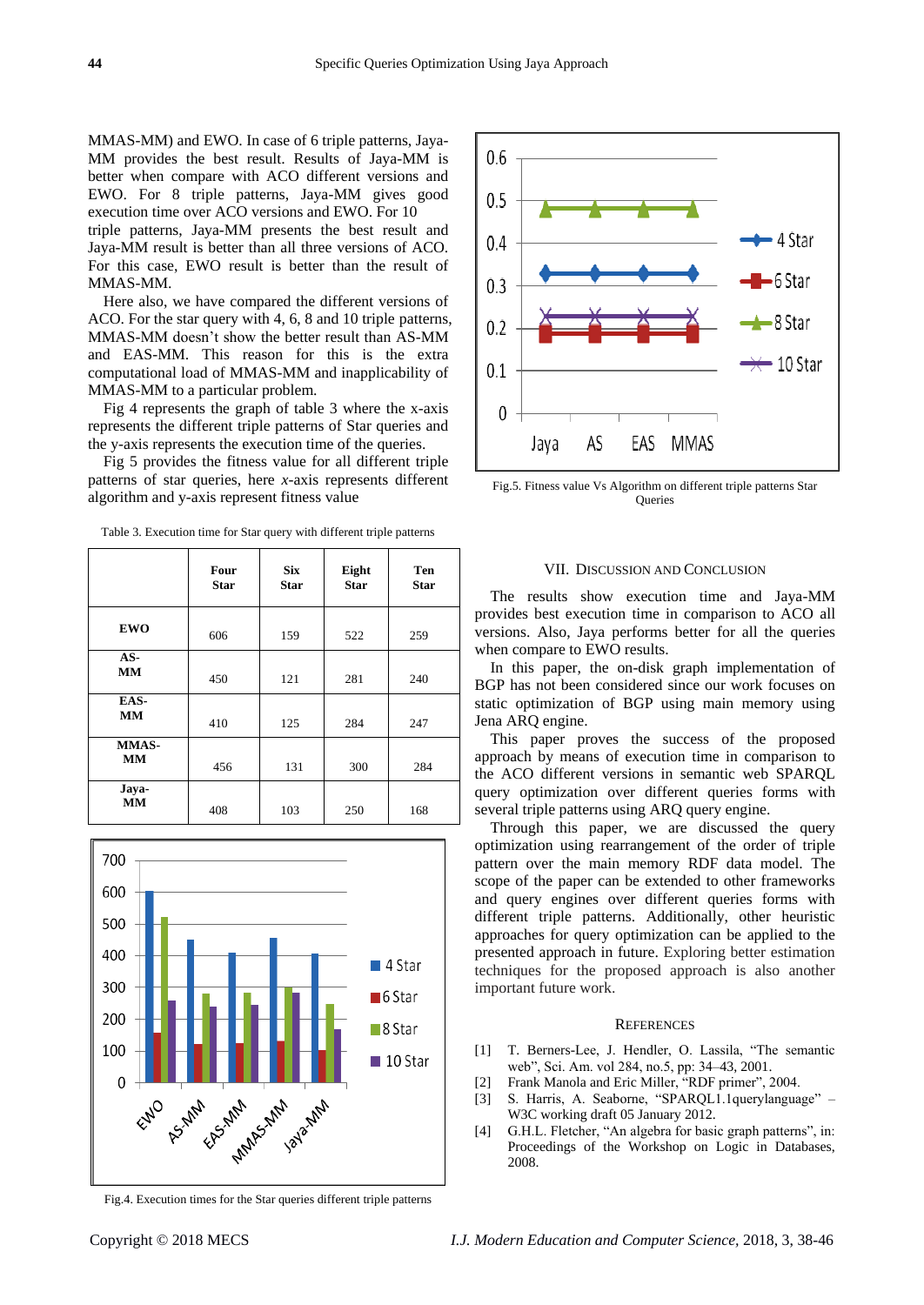- [5] H. Stuckenschmidt, R. Vdovjak, J. Broekstra, G. Houben, "Towards distributed processing of RDF path queries", Int. J. Web Eng. Technol. vol.2, no.2/3, pp.207–230, 2005.
- [6] A. Hogenboom, V. Milea, F. Frasincar, U. Kaymak, "RCQ-GA: RDF Chain query optimization using genetic algorithms", in: Proceedings of the  $10<sup>th</sup>$  International Conference on EC-Web, 2, pp:181–192, 2009.
- [7] A. Hogenboom, F. Frasincar, U. Kaymak, "Ant colony optimization for RDF Chain queries for decision support", Expert Syst. Appl. Vol.40, no.5, 2013.
- [8] R. Rao, "Jaya: A simple and new optimization algorithm for solving constrained and unconstrained optimization problems". International Journal of Industrial Engineering Computations, vol. 7,no.1,pp:19-34, 2016.
- [9] R.V. Rao, G.G. Waghmare. "A new optimization algorithm for solving complex constrained design optimization problems". Engineering Optimization.vol.49, no.1,pp:60-83, 2017.
- [10] Abhishek K, Kumar VR, Datta S, Mahapatra SS. "Application of JAYA algorithm for the optimization of machining performance characteristics during the turning of CFRP (epoxy) composites: comparison with TLBO, GA, and ICA". Engineering with Computers. pp.1-9, 2016.
- [11] Warid W, Hizam H, Mariun N, Abdul-Wahab NI. "Optimal Power Flow Using the Jaya Algorithm". Energies.vol.9, no.9,pp:678, 2016.
- [12] Rao RV, Rai DP, Balic J. "Surface Grinding Process Optimization Using Jaya Algorithm". InComputational Intelligence in Data Mining—vol.2 pp:487-495, 2016.
- [13] Rao RV, More KC, Taler J, Oclon P. Dimensional optimization of a micro-channel heat sink using Jaya algorithm". Applied Thermal Engineering.vol.103, pp:572-82, 2016.
- [14] Phulambrikar S. "Solving Combined Economic Emission Dispatch Solution Using Jaya Optimization Algorithm Approach".2016
- [15] H. Stuckenschmidt, R. Vdovjak, J. Broekstra, G. Houben, "Towards distributed processing of RDF path queries", Int. J. Web Eng. Technol.vol.2 no.2/3 pp.207–230, 2005.
- [16] J. Broekstra, A. Kampman, F. Van Harmelen, "Sesame: A generic architecture for storing and querying rdf and rdf schema", in: International semantic web conference, Springer Berlin Heidelberg, pp. 54-68,2002.
- [17] E.P. Shironoshita, M.T. Ryan, M.R. Kabuka, "Cardinality estimation for the optimization of queries on ontologies, SIGMOD Rec.vol.36,no.2, pp:13–18, 2007.
- [18] A. Maduko, K. Anyanwu, A. Sheth, P. Schliekelman, "Estimating the cardinality of RDF graph patterns", in: Proceedings of the 16th International Conference on World Wide Web, ACM, Banff, AB, Canada, pp.1233– 1234, 2007.
- [19] M. Stocker, A. Seaborne, A. Bernstein, C. Kiefer, D. Reynolds, "SPARQL basic graph pattern optimization using selectivity estimation", in: Proceedings of the  $17<sup>th</sup>$ International Conference on WWW, ACM, Beijing, China, pp:595–604, 2008.
- [20] E. Ruckhaus, E. Ruiz, M. Vidal, "Query evaluation and optimization in the semantic web", Theory Pract. Log. Program. vol.8, no.3, pp:393–409, 2008.
- [21] T. Neumann, G. Weikum, "RDF-3X: a RISC- style engine for RDF", Proc. VLDB Endow, Vol.1,No.1, pp.647–659, 2008.
- [22] T. Neumann, G. Weikum, "Scalable join processing on very large RDF graphs", in: Proceedings of the ACM SIGMOD International Conference on Management of Data, SIGMOD'09, ACM, New York, NY, USA, pp:627– 640, 2009.
- [23] Z. Kaoudi, K. Kyzirakos, M. Koubarakis, "SPARQL query optimization on top of DHTs", in: Proceedings of the 9th International Conference on the Semantic Web – vol. partI, ISWC'10, Springer-Verlag, Berlin, Heidelberg, pp:418–435, 2010.
- [24] T. Neumann and G. Moerkotte, "Characteristic sets: Accurate cardinality estimation for RDF queries with multiple joins", in: ICDE, Hannover, Germany, pp:984- 994, 2011.
- [25] D. Ouyang, X. Wang, Y. Ye, and X. Cui, "A GA-based SPARQL BGP reordering optimization method", Advances in Information Sciences and Service Sciences, vol.4, no.9, pp:139–147, 2012.
- [26] R. Gomathi, D. Sharmila, "A novel adaptive cuckoo search for optimal query plan generation", The Scientific World Journal, 2014.
- [27] E. Guzel Kalayci, T.E. Kalaycı, D. Birant, "An ant colony optimization approach for optimising SPARQL queries by reordering triple patterns", Information Systems, vol.50 pp:51–68, 2015*.*
- [28] J.J. Carroll, G. Klyne, "Resource description framework (RDF): Concepts and abstract syntax"– W3C recommendation, 2004.
- [29] [http://jena.apache.org.](http://jena.apache.org/)
- [30] [http://jena.apache.org/documentation/query.](http://jena.apache.org/documentation/query)
- [31] <http://swat.cse.lehigh.edu/projects/lubm/>
- [32] com.hp.hpl.jena.graph.GraphStatisticsHandler
- [33] S. N. Sivanandam, S.N. Deepa, "Introduction to Genetic Algorithm", ISBN 978-3-540-73189-4 Springer Berlin Heidelberg New York, Springer ñ Verlag Berlin Heidelberg 2008.
- [34] O. Hartig, R. Heese, "The SPARQL query graph model for query optimization", in: Proceedings of the forthth European Conference on the Semantic Web: Research and Applications, ESWC'07, pp:564–578, 2007.
- [35] Meimaris M, Papastefanatos G. Distance-Based Triple Reordering for SPARQL Query Optimization. in: Proceedings of the 33rd International Conference on Data Engineering (ICDE), IEEE, 2017, pp. 1559-1562.

#### **Authors' Profiles**



**Sahil Saharan** has done her MCA degree from NIT Kuruksherta and is pursuing Ph.D from the Department of Computer Applications, NIT, Kurukshetra. Her research interest is focused on Semantic Web, Query Optimization, Database and Data Analytics, Soft- Computing.



**Dr. J.S. Lather** has received B.E, M. Tech and Ph.D. from REC Kurukshetra. He has more than 23 year experience and presently working as Professor in Electrical Engineering Department, NIT Kurukshetra. His area of interest Wireless Communication, Robust Control of Time Delay Systems,

Networked Control Systems, Consensus in WSN, Coop Control in Multi Agent Sys, Control of FACTs incorporating renewable energy. He has published more than 50 papers in various International National conferences and Journals.